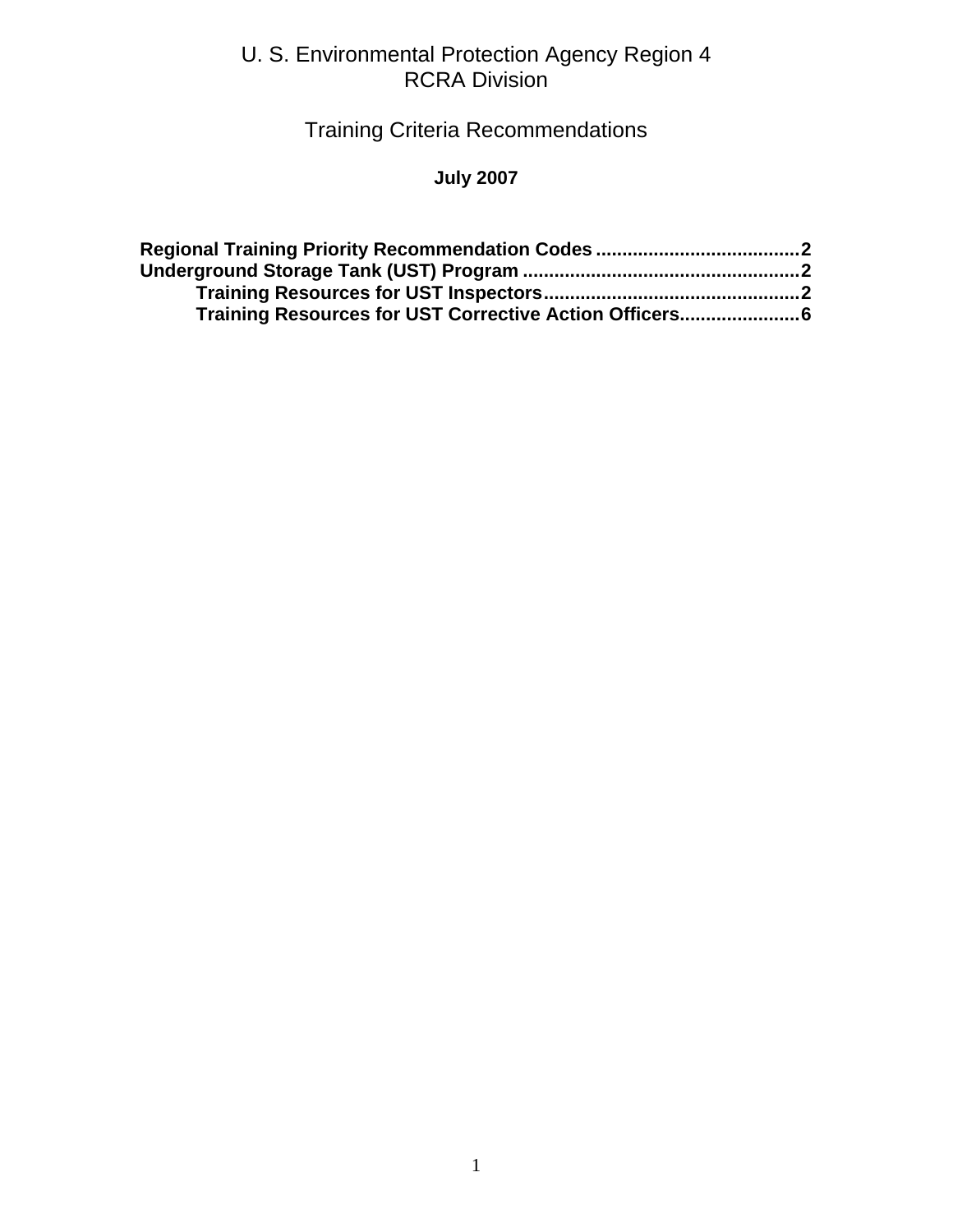## **Regional Training Priority Recommendation Codes**

- <span id="page-1-0"></span>*C* = Core training for the position required by EPA Order or other official Federal authority for identified position
- $R$  = Highly recommended training for the position identified by the Region
- **S** = Special or supporting training recommended for the position by the Region

### **Underground Storage Tank (UST) Program**

| <b>Training Resources for UST Inspectors</b>                                                                                                                                                                                                                                                                                                                                                                                                                                                                                                                                                       | <b>Recommendation</b><br>Code |
|----------------------------------------------------------------------------------------------------------------------------------------------------------------------------------------------------------------------------------------------------------------------------------------------------------------------------------------------------------------------------------------------------------------------------------------------------------------------------------------------------------------------------------------------------------------------------------------------------|-------------------------------|
| <b>Mandatory Training</b>                                                                                                                                                                                                                                                                                                                                                                                                                                                                                                                                                                          |                               |
| <b>CST109: Basic Inspector Training Course</b>                                                                                                                                                                                                                                                                                                                                                                                                                                                                                                                                                     | $\mathbf C$                   |
| EPA or External Provider 40 hr Health and Safety Training Course and 8hr<br>$\bullet$<br>Refresher required by EPA Order 3500.1.                                                                                                                                                                                                                                                                                                                                                                                                                                                                   | C                             |
| UST901: Introduction to the Underground Storage Tanks (UST) Program and<br>$\bullet$<br><b>Basic UST Inspector Training Courses</b>                                                                                                                                                                                                                                                                                                                                                                                                                                                                | C                             |
| <b>Mandatory Self-Study/Review</b>                                                                                                                                                                                                                                                                                                                                                                                                                                                                                                                                                                 |                               |
| <b>Statutes/Regulations</b>                                                                                                                                                                                                                                                                                                                                                                                                                                                                                                                                                                        |                               |
| Relevant sections of the Solid Waste Disposal Act (SWDA), including<br>Subpart I Sections 9001-9009                                                                                                                                                                                                                                                                                                                                                                                                                                                                                                | $\mathbf{C}$                  |
| 40 CFR Part 280, Technical Standards and Corrective Action<br>$\bullet$<br><b>Requirements for Owners and Operators of USTs</b>                                                                                                                                                                                                                                                                                                                                                                                                                                                                    | $\mathbf C$                   |
| <b>Subpart A: Program Scope and Interim Prohibition</b><br>Subpart B: UST Systems: Design, Construction, Installation and<br><b>Notification</b><br><b>Subpart C: General Operating Requirements</b><br><b>Subpart D: Release Detection</b><br>Subpart E: Release Reporting, Investigation, and Confirmation<br>Subpart F: Release Response and Corrective Action for UST Systems<br>Containing Petroleum or Hazardous Substances (only if<br>applicable)<br>Subpart G: Out of Service UST Systems and Closure<br><b>Subpart H: Financial Responsibility</b><br><b>Subpart I: Lender Liability</b> |                               |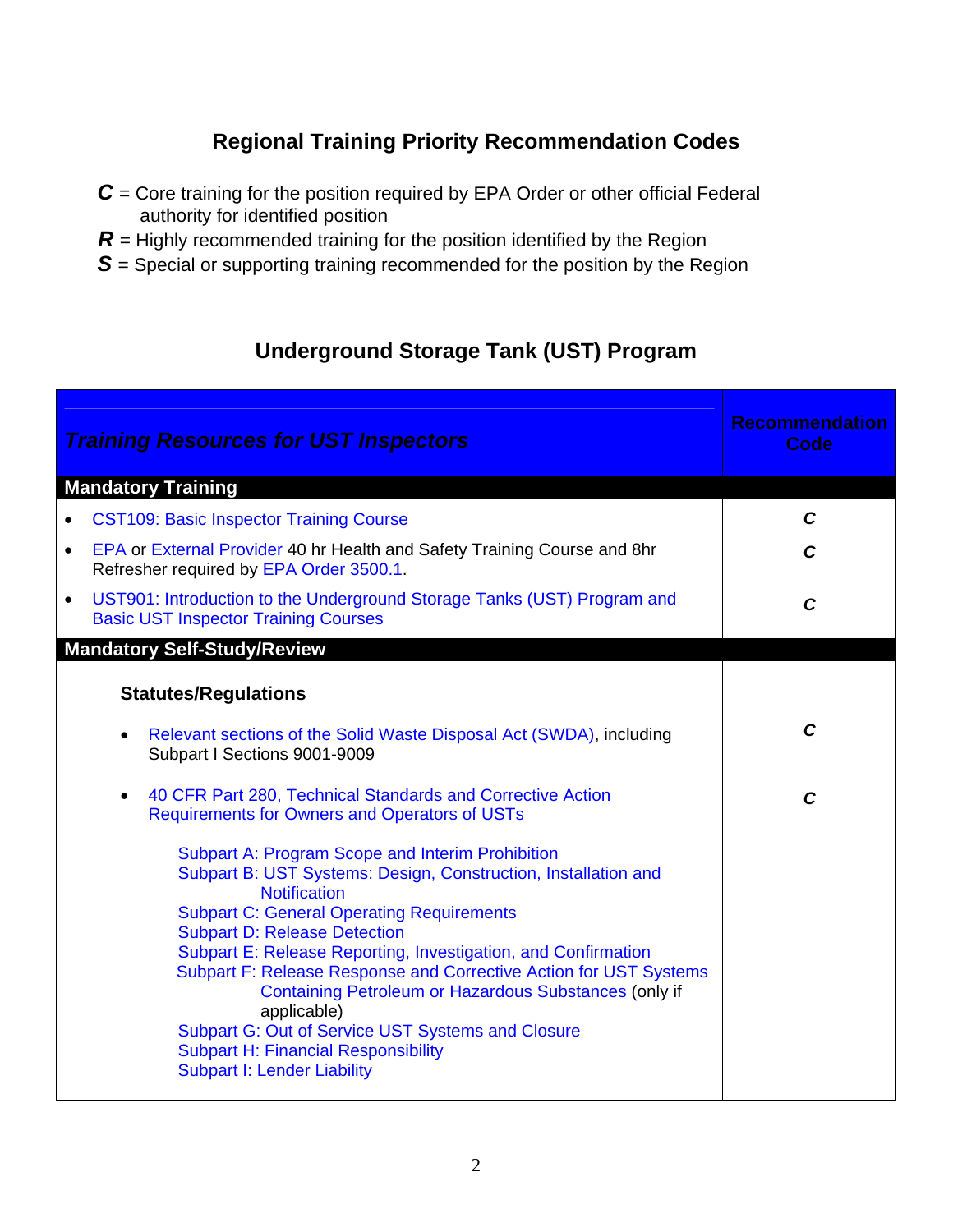| All applicable State UST/LUST regulations for each state in which the<br>$\bullet$<br>inspector will be conducting inspections. (Inspectors must know the<br>applicable state regulations difference between federal and state<br>regulations.)                                                                                                                                                                                                                             | C                |
|-----------------------------------------------------------------------------------------------------------------------------------------------------------------------------------------------------------------------------------------------------------------------------------------------------------------------------------------------------------------------------------------------------------------------------------------------------------------------------|------------------|
| <b>Guidance/Reference Materials</b>                                                                                                                                                                                                                                                                                                                                                                                                                                         |                  |
| <b>Operating and Maintaining Underground Storage Tank Systems: Practical</b><br>Help and Checklists (EPA 510-B-00-008), August 2000                                                                                                                                                                                                                                                                                                                                         | $\mathbf{C}$     |
| UST/LUST Enforcement Procedures Guidance Manual (Directive 9610.11,<br>$\bullet$<br>May 1990)                                                                                                                                                                                                                                                                                                                                                                               | $\mathbf c$      |
| Financial Responsibility for Underground Storage Tanks: A Reference<br>$\bullet$<br>Manual (EPA 510-B-00-003), January 2000                                                                                                                                                                                                                                                                                                                                                 | $\mathbf c$      |
| Guidance for Federal Field Citation Enforcement (Directive 9610.16, Oct.<br>$\bullet$<br>6, 1993) (only if the region authorizes inspectors to issue field citations)                                                                                                                                                                                                                                                                                                       | $\mathbf C$      |
| RCRA Confidential Business Information (CBI) Training (Contact:<br>٠<br>Regional RCRA CBI Officer for materials and information on regional<br>process)                                                                                                                                                                                                                                                                                                                     | $\mathbf C$      |
| Review of a minimum of two completed inspection reports                                                                                                                                                                                                                                                                                                                                                                                                                     | $\mathbf c$      |
|                                                                                                                                                                                                                                                                                                                                                                                                                                                                             |                  |
| <b>Mandatory On-the-Job Training (OJT)</b>                                                                                                                                                                                                                                                                                                                                                                                                                                  |                  |
| Inspectors are required to conduct a minimum of five inspections or equivalent<br>of 40 hours of inspections with a senior inspector before leading an inspection.<br>Note: This includes inspection preparation procedures with a senior inspector.<br>The actual number of inspections required could be more depending upon the<br>experience level of the inspector, the regional need, and the evaluation of the<br>individual inspector by the first-line supervisor. | $\mathbf C$      |
| <b>Mandatory Refresher Training</b>                                                                                                                                                                                                                                                                                                                                                                                                                                         |                  |
| Program specific refresher training as identified by supervisor.                                                                                                                                                                                                                                                                                                                                                                                                            | $\mathbf C$      |
| <b>Recommended Training</b>                                                                                                                                                                                                                                                                                                                                                                                                                                                 |                  |
| UST Live Classroom Training Course offered by the regions or by states                                                                                                                                                                                                                                                                                                                                                                                                      | $\boldsymbol{R}$ |
| Live classroom tribal inspection training, for those regions with federally<br>$\bullet$<br>recognized tribes                                                                                                                                                                                                                                                                                                                                                               | R                |
| Modular Classroom UST Training (3-5 days) provided by various training centers<br>$\bullet$<br>including ANSI, University of Wisconsin, Colorado School of Mines, and<br><b>NACE/ASTM Technical Institute</b>                                                                                                                                                                                                                                                               | R                |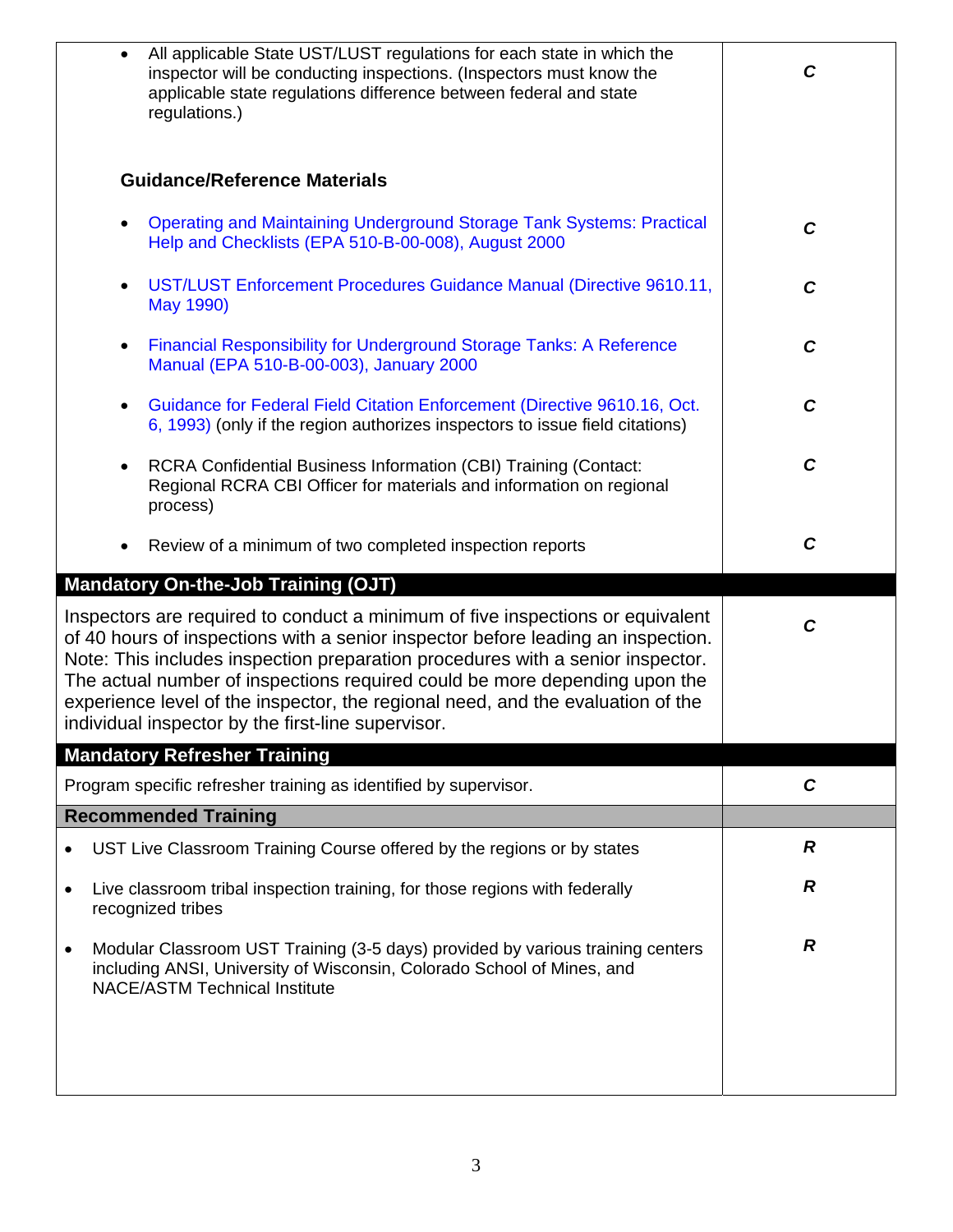| <b>Recommended Self-Study/ Review</b>                                                                                                                                                       |                  |
|---------------------------------------------------------------------------------------------------------------------------------------------------------------------------------------------|------------------|
| <b>UST Policy Compendium:</b>                                                                                                                                                               |                  |
| U.S. EPA Penalty Guide for Violations of UST Regulations (Directive<br>$\bullet$<br>9610.12, November 14, 1990)                                                                             | $\boldsymbol{R}$ |
| <b>Publications relating to UST Program:</b>                                                                                                                                                |                  |
| Musts for USTs: A Summary of the Federal Regulations for Underground<br>$\bullet$<br>Storage Tank Systems. (EPA 510-K-95-002). July 1995                                                    | $\boldsymbol{R}$ |
| Straight Talk on Tanks: Leak Detection Methods for Petroleum USTs and<br>$\bullet$<br>Piping (EPA 510-B-97-007), September 1997                                                             | $\boldsymbol{R}$ |
| USTs: Requirements and Options (EPA 510-F-97-005), June 1997<br>$\bullet$                                                                                                                   | $\boldsymbol{R}$ |
| Automatic Tank Gauging Systems for Release Detection: Reference<br>$\bullet$<br>Manual for UST Inspectors (EPA 510-B-00-009), August 2000                                                   | $\overline{R}$   |
| Doing Inventory Control Right for USTs (EPA 510-B-93-004), November<br>$\bullet$<br>1993                                                                                                    | $\boldsymbol{R}$ |
| Getting the Most out of your Automatic Tank Gauging System (EPA 510-<br>$\bullet$<br>F-98-011), March 1998                                                                                  | $\boldsymbol{R}$ |
| <b>UST Technical Compendium</b><br>$\bullet$                                                                                                                                                | $\boldsymbol{R}$ |
| UST/LUST National Native American Lands Policy Statement (Directive<br>$\bullet$<br>9610.15), July 7, 1993 (does not apply to Region III – only applicable to<br>regions with tribal lands) | $\boldsymbol{R}$ |
| Catalog of EPA Materials on Underground Storage Tanks (EPA 510-B-00-<br>001), January 2000                                                                                                  | R                |
| Closing Underground Storage Tanks: Brief Facts. (EPA 510-F-96-004).<br>$\bullet$<br><b>July 1996.</b>                                                                                       | R                |
| Dollars & Sense (EPA 510-K-95-004), July 1995<br>$\bullet$                                                                                                                                  | R                |
| Expedited Site Assessment Tools For Underground Storage Tank Sites: A<br>Guide for Regulators. (EPA 510-B-97-001), March 1997                                                               | $\boldsymbol{R}$ |
| How to Effectively Recover Free Product at Leaking Underground Storage<br>$\bullet$<br>Tank Sites: A Guide for State Regulators. (EPA 510-R-96-001),<br>September 1996                      | $\boldsymbol{R}$ |
| Introduction to Statistical Inventory Reconciliation For Underground<br>٠<br>Storage Tanks (EPA 510-B-95-009), September 1995                                                               | $\boldsymbol{R}$ |
| Manual Tank Gauging for Small Underground Storage Tanks (EPA 510-B-                                                                                                                         | R                |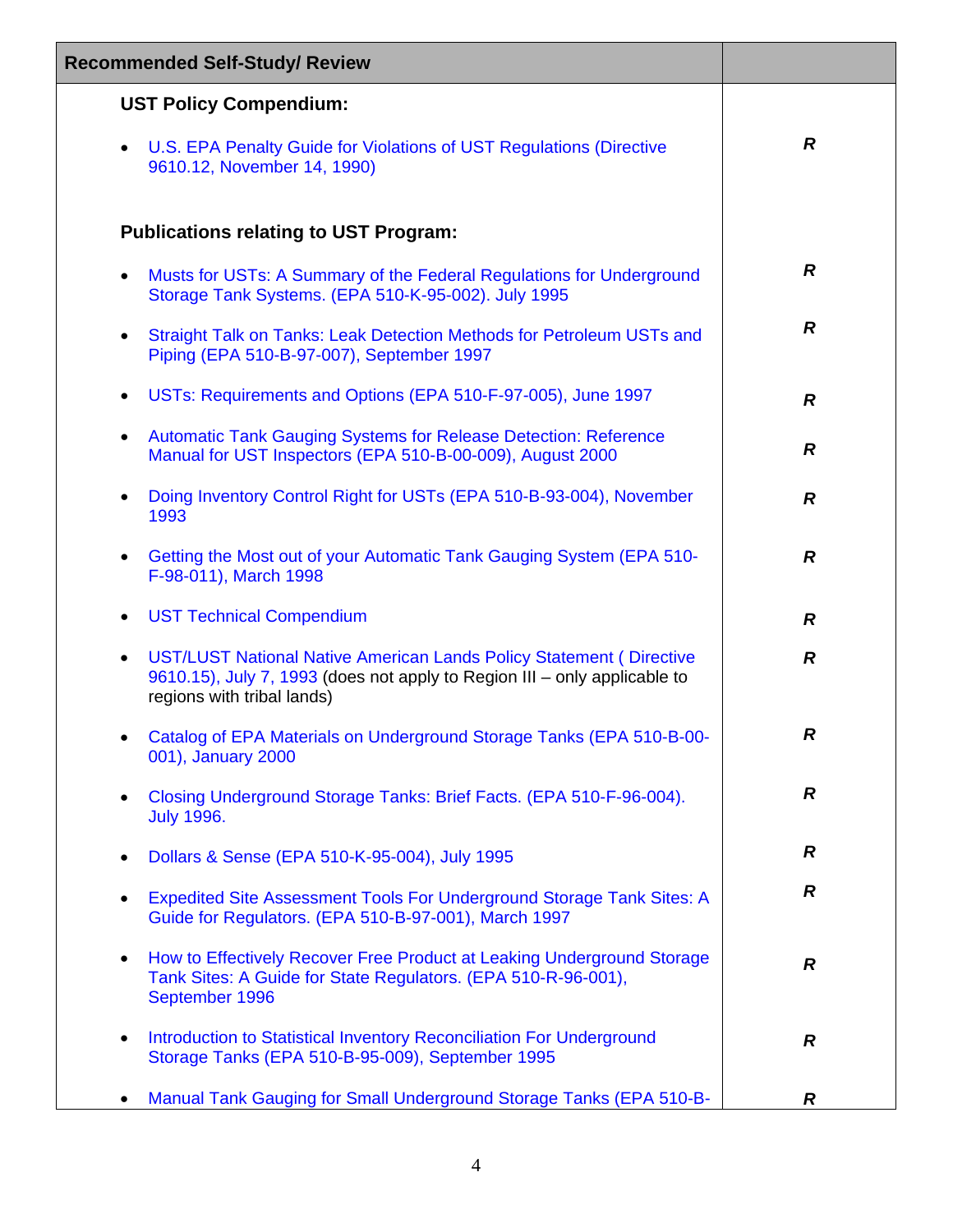| 93-005), November 1993                                                                                                       |   |
|------------------------------------------------------------------------------------------------------------------------------|---|
| State Program Approval regulations and documents                                                                             | R |
| <b>UST Closure</b>                                                                                                           |   |
| A Contractor's Guide to UST Closures - classroom training by Petcon, Inc.                                                    | S |
| Tank Closure Without Tears: An Inspector's Guide to Safety - video available from<br>$\bullet$<br><b>NEIWPCC</b>             | S |
| What Do We Have Here? An Inspector's Guide to Site Assessment at Tank<br>$\bullet$<br>Closure - video available from NEIWPCC | S |
| <b>UST Inspection</b>                                                                                                        |   |
| UST Inspection Training - classroom training by the Northwest Environmental<br>$\bullet$<br><b>Training Center</b>           | S |
| Classroom training by Louisiana Department of Environmental Quality's UST<br>$\bullet$<br><b>Enforcement Section</b>         | S |
| Advanced Inspector Training got ATGs - classroom training available from Ben<br>$\bullet$<br><b>Thomas Assoc.</b>            | R |
| Searching for the Honest Tank: A Guide to UST Compliance Facility Inspections -<br>$\bullet$<br>video available from NEIWPCC | S |
| <b>UST Inspector Online Training by NEIWPCC</b><br>$\bullet$                                                                 | R |
| Interviewing for Inspectors – classroom training by EPA Region 4 and 9<br>$\bullet$                                          | S |
| <b>UST Installation</b>                                                                                                      |   |
| How to Install USTs & Piping - classroom training by Petcon, Inc.<br>$\bullet$                                               | S |
| Solutions to New UST Problems - classroom training by Petcon, Inc.<br>$\bullet$                                              | S |
| <b>UST Leak Detection</b>                                                                                                    |   |
| How to Test Cathodic Protection on USTs - classroom training by Petcon, Inc.<br>٠                                            | S |
| Automatic Tank Gauges: Tanks Only - online training by PEI<br>٠                                                              | S |
| Automatic Tank Gauges: Tanks & Piping - online training by PEI<br>٠                                                          | S |
| Understanding Single-Walled Piping - online training by PEI                                                                  | S |
| Secondary Containment for Piping - online training by PEI<br>٠                                                               | S |
| <b>UST Spill Containment &amp; Overfill Prevention</b>                                                                       |   |
| Spill Containment & Overfill Prevention - online training by PEI<br>٠                                                        | S |
| <b>Data Management</b>                                                                                                       |   |
| Introduction to Managing Environmental Data with Microsoft Access - classroom<br>$\bullet$<br>training by NWETC              | S |
| Applied Environmental Database Design and Queries with Microsoft Access -<br>٠<br>classroom training by NWETC                | S |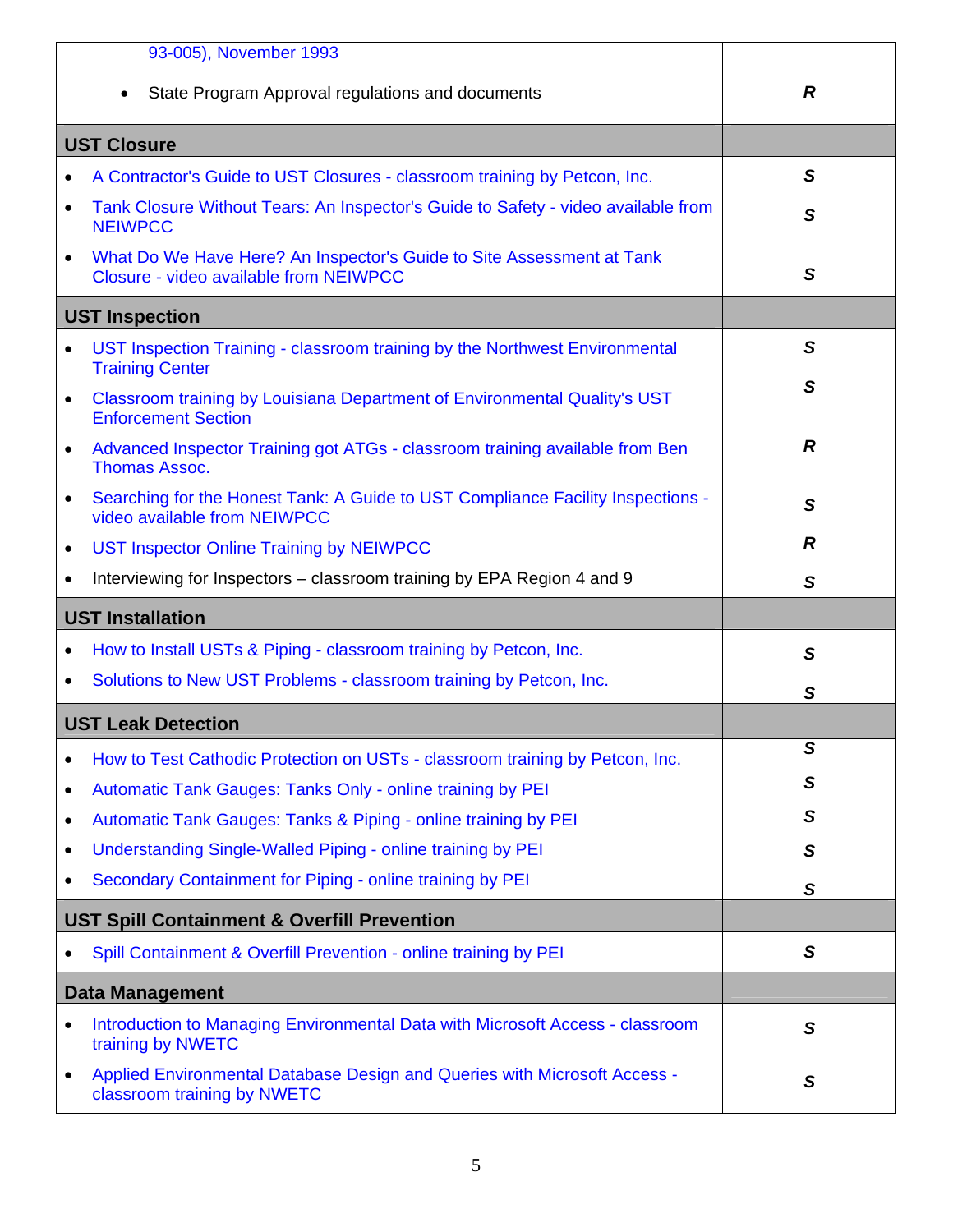<span id="page-5-0"></span>

| <b>Fate and Transport</b> |                                                                                                                                                                                                                |  |
|---------------------------|----------------------------------------------------------------------------------------------------------------------------------------------------------------------------------------------------------------|--|
|                           | • Containment Forensics of Petroleum, Chlorinated Hydrocarbons, and Metals:<br>Geochemical Applications for Assessing Containment Transport, Risk, and<br>Apportioning Liability - classroom training by NWETC |  |

| <b>Training Resources for UST Corrective Action Officers</b>                                                                                                                                                                                                                                                                                                                                                                                                                                                                                                                                                                                                                                                                                                                                                                                                   | <b>Recommendation</b><br><b>Code</b> |
|----------------------------------------------------------------------------------------------------------------------------------------------------------------------------------------------------------------------------------------------------------------------------------------------------------------------------------------------------------------------------------------------------------------------------------------------------------------------------------------------------------------------------------------------------------------------------------------------------------------------------------------------------------------------------------------------------------------------------------------------------------------------------------------------------------------------------------------------------------------|--------------------------------------|
| <b>Mandatory Training</b>                                                                                                                                                                                                                                                                                                                                                                                                                                                                                                                                                                                                                                                                                                                                                                                                                                      |                                      |
| EPA or External Provider 40 hr Health and Safety Training Course and 8hr<br>$\bullet$<br>Refresher required by EPA Order 3500.1.                                                                                                                                                                                                                                                                                                                                                                                                                                                                                                                                                                                                                                                                                                                               | C                                    |
| UST901: Introduction to the Underground Storage Tanks (UST) Program and<br>$\bullet$<br><b>Basic UST Inspector Training Courses</b>                                                                                                                                                                                                                                                                                                                                                                                                                                                                                                                                                                                                                                                                                                                            | $\mathbf c$                          |
| <b>Mandatory Self-Study/Review</b>                                                                                                                                                                                                                                                                                                                                                                                                                                                                                                                                                                                                                                                                                                                                                                                                                             |                                      |
| <b>Statutes/Regulations</b><br>Relevant sections of the Solid Waste Disposal Act (SWDA), including<br>Subpart I Sections 9001-9009<br>40 CFR Part 280, Technical Standards and Corrective Action<br><b>Requirements for Owners and Operators of USTs</b><br><b>Subpart A: Program Scope and Interim Prohibition</b><br>Subpart B: UST Systems: Design, Construction, Installation and<br><b>Notification</b><br><b>Subpart C: General Operating Requirements</b><br><b>Subpart D: Release Detection</b><br>Subpart E: Release Reporting, Investigation, and Confirmation<br>Subpart F: Release Response and Corrective Action for UST Systems<br>Containing Petroleum or Hazardous Substances (only if<br>applicable)<br>Subpart G: Out of Service UST Systems and Closure<br><b>Subpart H: Financial Responsibility</b><br><b>Subpart I: Lender Liability</b> | $\mathbf c$<br>$\mathbf C$           |
| All applicable State UST/LUST regulations for each state                                                                                                                                                                                                                                                                                                                                                                                                                                                                                                                                                                                                                                                                                                                                                                                                       | C                                    |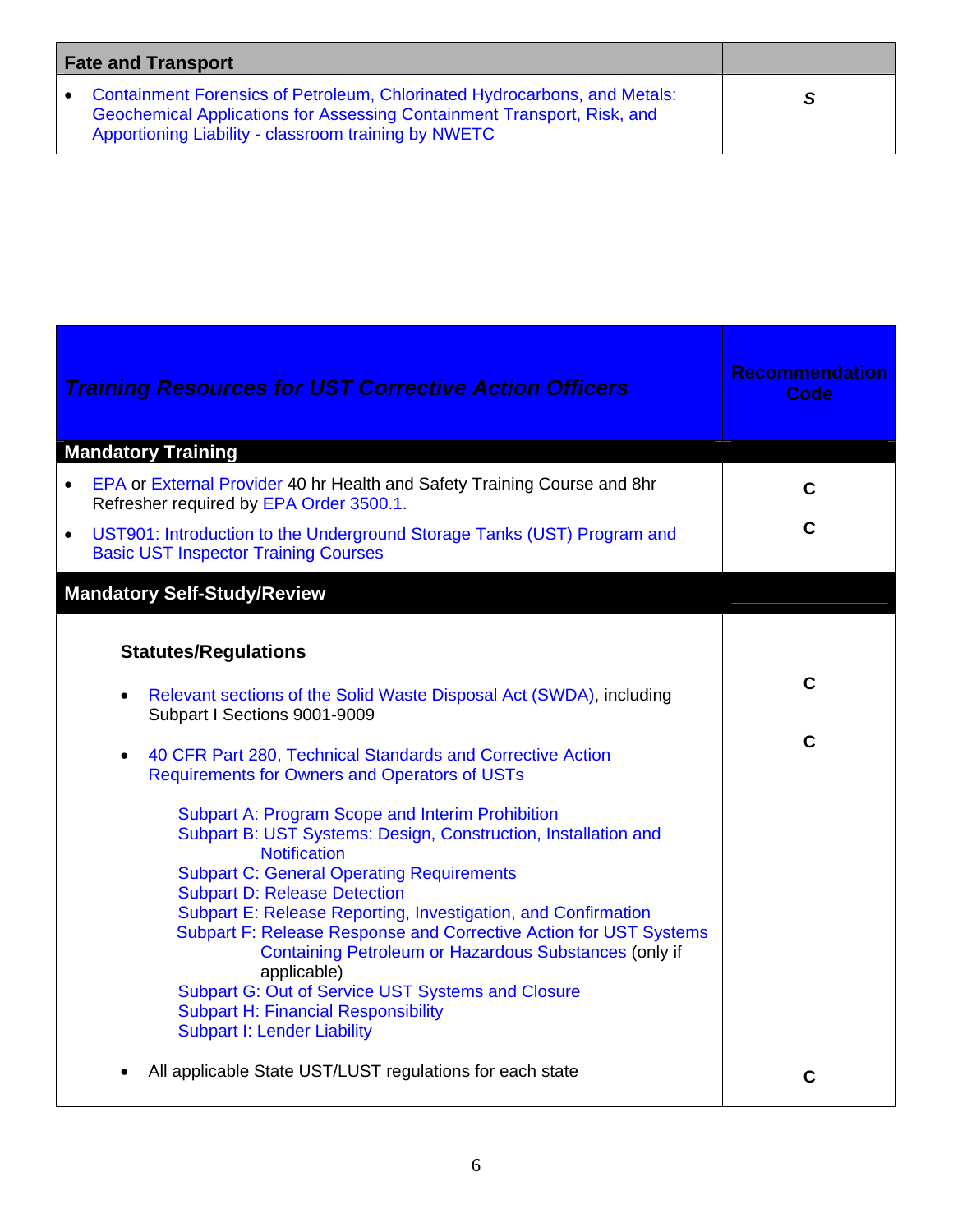| <b>Guidance/Reference Materials</b>                                                                                                                                                                           | $\mathbf C$ |
|---------------------------------------------------------------------------------------------------------------------------------------------------------------------------------------------------------------|-------------|
| <b>Operating and Maintaining Underground Storage Tank Systems: Practical</b><br>$\bullet$<br>Help and Checklists (EPA 510-B-00-008), August 2000                                                              |             |
|                                                                                                                                                                                                               | $\mathbf C$ |
| UST/LUST Enforcement Procedures Guidance Manual (Directive 9610.11,<br>$\bullet$<br>May 1990)                                                                                                                 | $\mathbf C$ |
| <b>Financial Responsibility for Underground Storage Tanks: A Reference</b><br>$\bullet$<br>Manual (EPA 510-B-00-003), January 2000                                                                            |             |
| RCRA Confidential Business Information (CBI) Training (Contact:<br>$\bullet$<br>Regional RCRA CBI Officer for materials and information on regional<br>process)                                               | $\mathbf C$ |
| <b>Recommended Training</b>                                                                                                                                                                                   |             |
| UST Live Classroom Training Course offered by the regions or by states<br>$\bullet$                                                                                                                           | R           |
| Modular Classroom UST Training (3-5 days) provided by various training centers<br>$\bullet$<br>including ANSI, University of Wisconsin, Colorado School of Mines, and<br><b>NACE/ASTM Technical Institute</b> | R           |
| <b>Recommended Self-Study/Review</b>                                                                                                                                                                          |             |
| <b>Publications relating to UST Program:</b>                                                                                                                                                                  |             |
| Musts for USTs: A Summary of the Federal Regulations for Underground<br>Storage Tank Systems. (EPA 510-K-95-002). July 1995                                                                                   | R           |
| Straight Talk on Tanks: Leak Detection Methods for Petroleum USTs and<br>$\bullet$<br>Piping (EPA 510-B-97-007), September 1997                                                                               | R           |
| USTs: Requirements and Options (EPA 510-F-97-005), June 1997<br>$\bullet$                                                                                                                                     | R           |
| UST/LUST National Native American Lands Policy Statement (Directive<br>٠<br>9610.15), July 7, 1993 (does not apply to Region III – only applicable to<br>regions with tribal lands)                           | R           |
| Catalog of EPA Materials on Underground Storage Tanks (EPA 510-B-00-<br>$\bullet$<br>001), January 2000                                                                                                       | R           |
| Closing Underground Storage Tanks: Brief Facts. (EPA 510-F-96-004).<br><b>July 1996.</b>                                                                                                                      | R           |
| Dollars & Sense (EPA 510-K-95-004), July 1995                                                                                                                                                                 | R.          |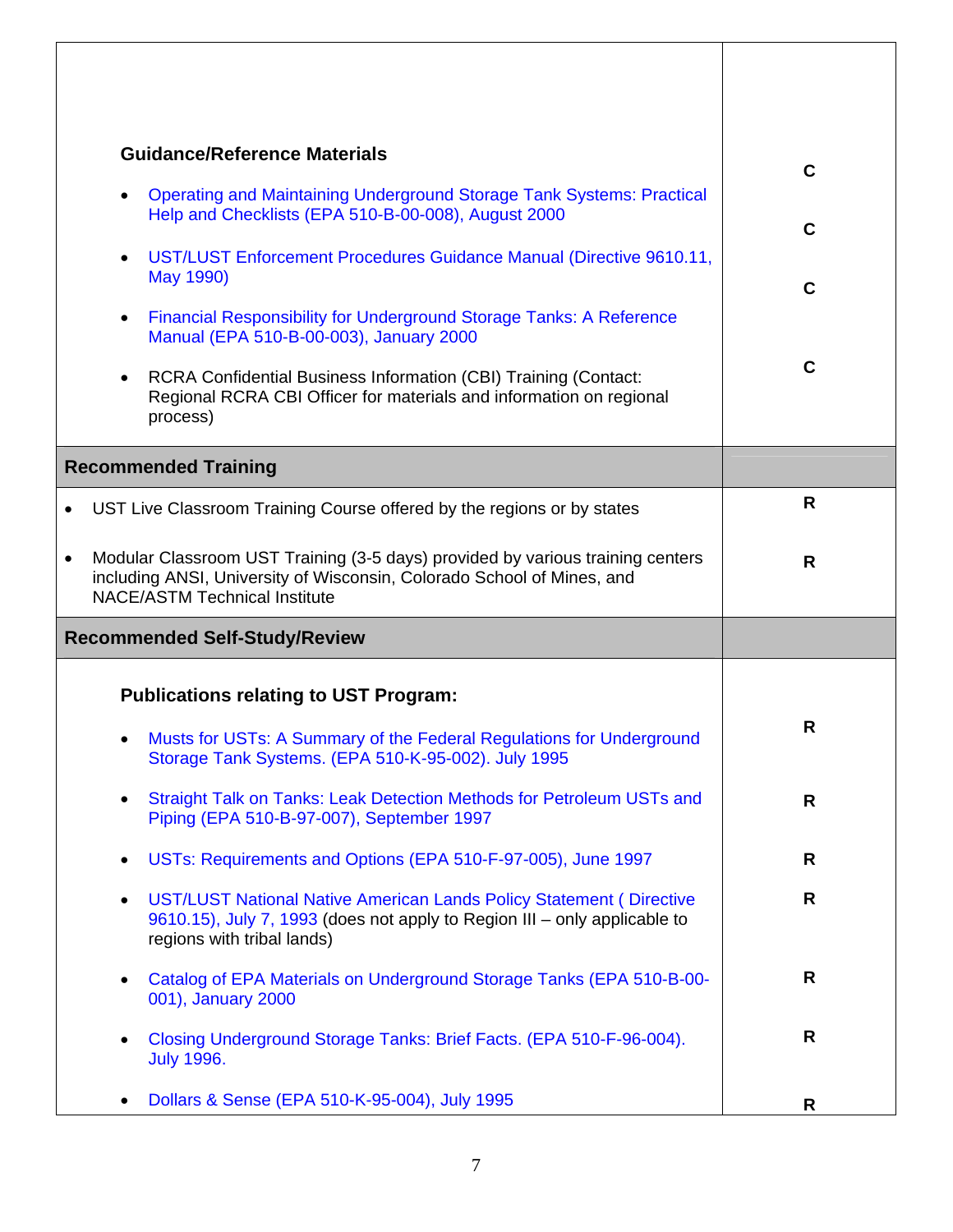|           | Expedited Site Assessment Tools For Underground Storage Tank Sites: A<br>Guide for Regulators. (EPA 510-B-97-001), March 1997                                                                                                             | R            |
|-----------|-------------------------------------------------------------------------------------------------------------------------------------------------------------------------------------------------------------------------------------------|--------------|
|           | How to Effectively Recover Free Product At Leaking Underground Storage<br>$\bullet$<br>Tank Sites: A Guide for State Regulators. (EPA 510-R-96-001),<br>September 1996                                                                    | R            |
|           | State Program Approval regulations and documents                                                                                                                                                                                          | R            |
|           | <b>Chemistry</b>                                                                                                                                                                                                                          |              |
|           | Fundamental Containment Chemistry: A Review of Chemistry Principles Essential<br>for Understanding Containment Behavior in the Environment (Course 1 of 2) -<br>classroom training by the Northwest Environmental Training Center (NWETC) | $\mathbf{s}$ |
| ٠         | Containment Chemistry and Transport in Soil and Groundwater: An Overview of<br>Petroleum, Chlorinated Hydrocarbon, and Metal Behavior in the Environment<br>(Course 2 of 2) - classroom training by NWETC                                 | S            |
|           | <b>Chemistry for Environmental Professionals: Fundamentals - classroom training by</b><br><b>ERTP</b>                                                                                                                                     | $\mathbf{s}$ |
|           | Chemistry for Environmental Professionals: Applied - classroom training by ERTP                                                                                                                                                           | $\mathbf{s}$ |
|           | <b>Exposure Pathways</b>                                                                                                                                                                                                                  |              |
|           |                                                                                                                                                                                                                                           |              |
| ٠         | Identifying Exposure Pathways - online training course by CDC-ATSDR or<br>Register through the Division of Health Assessment and Consultation                                                                                             | S            |
|           | <b>Geophysical Techniques</b>                                                                                                                                                                                                             |              |
|           | Introduction to Environmental Geophysics - classroom & field training by ERTP                                                                                                                                                             | S            |
|           | Field-Based Geophysical Technologies Online Seminar - Archived December 12,<br>2001 seminar                                                                                                                                               | S            |
|           | <b>Groundwater Investigations</b>                                                                                                                                                                                                         |              |
|           | Introduction to Groundwater Investigations - classroom training by ERTP                                                                                                                                                                   | S            |
| ٠         | The Groundwater Pollution and Hydrology Course - classroom training by<br><b>Princeton Groundwater</b>                                                                                                                                    | S            |
| ٠         | Petroleum Hydrocarbons and Organic Chemicals in Ground Water: Prevention,<br><b>Detection, and Remediation Conference</b>                                                                                                                 | S            |
| $\bullet$ | Annual Ground Water Summit (listed annually in left menu of National Ground<br>Water Association Web Site of the Events Page)                                                                                                             | S<br>S       |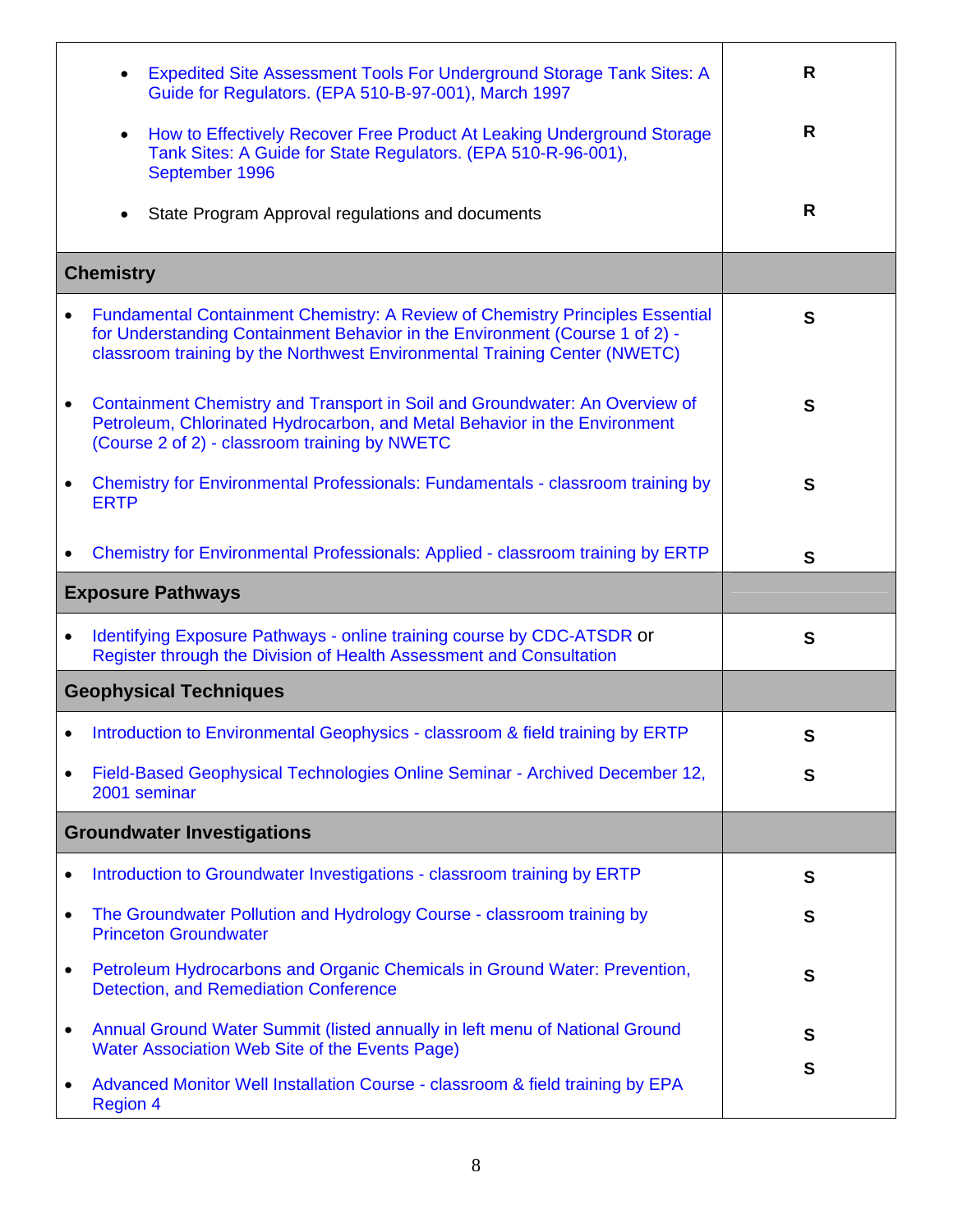| $\bullet$<br>$\bullet$                                             | An Overview of Direct-Push Well Technology for Long-Term Groundwater<br>Monitoring - archived April 18, 2006 seminar<br>The Basics: Understanding the Behavior of Light Non-Aqueous Phase Liquids<br>(LNAPLs) in the Subsurface - archived December 12, 2005 seminar<br>Field Analytical Technologies for VOCs in Groundwater - archived February 27,<br>2001 seminar<br><b>Quality Assurance</b><br>EPA's Annual Quality System Training Event - classroom training by EPA<br>Transforming Data Quality Objectives to Measurement Quality Objectives -<br>classroom training during EPA's Annual Conference on Managing Environmental<br><b>Quality Systems</b>                                                                                                    | $\mathbf{s}$<br>S<br>S<br>S<br>$\mathbf S$<br>S                         |
|--------------------------------------------------------------------|---------------------------------------------------------------------------------------------------------------------------------------------------------------------------------------------------------------------------------------------------------------------------------------------------------------------------------------------------------------------------------------------------------------------------------------------------------------------------------------------------------------------------------------------------------------------------------------------------------------------------------------------------------------------------------------------------------------------------------------------------------------------|-------------------------------------------------------------------------|
| $\bullet$<br>٠<br>$\bullet$<br>٠<br>$\bullet$<br>$\bullet$         | Introduction to QA Project Plans - classroom training during EPA's Annual<br><b>Conference on Managing Environmental Quality Systems</b><br>Annual DoD Environmental Monitoring and Data Quality Workshop<br>Data Quality Objective Process Workshop - classroom training by EPA Region 4<br>Data Validation Workshop - classroom training by EPA Region 4<br>Quality Assurance Project Plan Workshop - classroom training by EPA Region 4<br>Quality Management Plan Workshop - classroom training by EPA Region 4<br>Uniform Federal Policy for Quality Assurance Project Plans - classroom training<br>by the US Navy<br>QA training materials compiled by EPA's Quality Staff (including facilitator guides,<br>slides, and hand-outs) for a variety of courses | S<br>S<br>S<br>$\mathbf s$<br>$\mathbf S$<br>$\mathbf S$<br>$\mathbf S$ |
|                                                                    | <b>Remediation</b>                                                                                                                                                                                                                                                                                                                                                                                                                                                                                                                                                                                                                                                                                                                                                  |                                                                         |
| ٠<br>$\bullet$<br>$\bullet$<br>$\bullet$<br>$\bullet$<br>$\bullet$ | Environmental Remediation Technologies - classroom training by ERTP<br>Improving Contracting, Design, and Evaluation of Groundwater Pump and Treat<br>Systems - archived December 5, 2005 seminar<br>In Situ Treatment of Groundwater Contaminated with NAPLs - various archived<br>December 2002 seminars<br>Monitored Natural Attenuation of Petroleum and Chlorinated Hydrocarbons in Soil<br>and Groundwater - classroom training by NWETC<br>The Remediation Course - classroom training by Princeton Groundwater<br>Principles of Environmental Remediation: AN Overview of Technologies for Soil<br>and Groundwater Remediation - classroom training by NWETC                                                                                                | S<br>S<br>S<br>S<br>S<br>$\mathbf{s}$                                   |